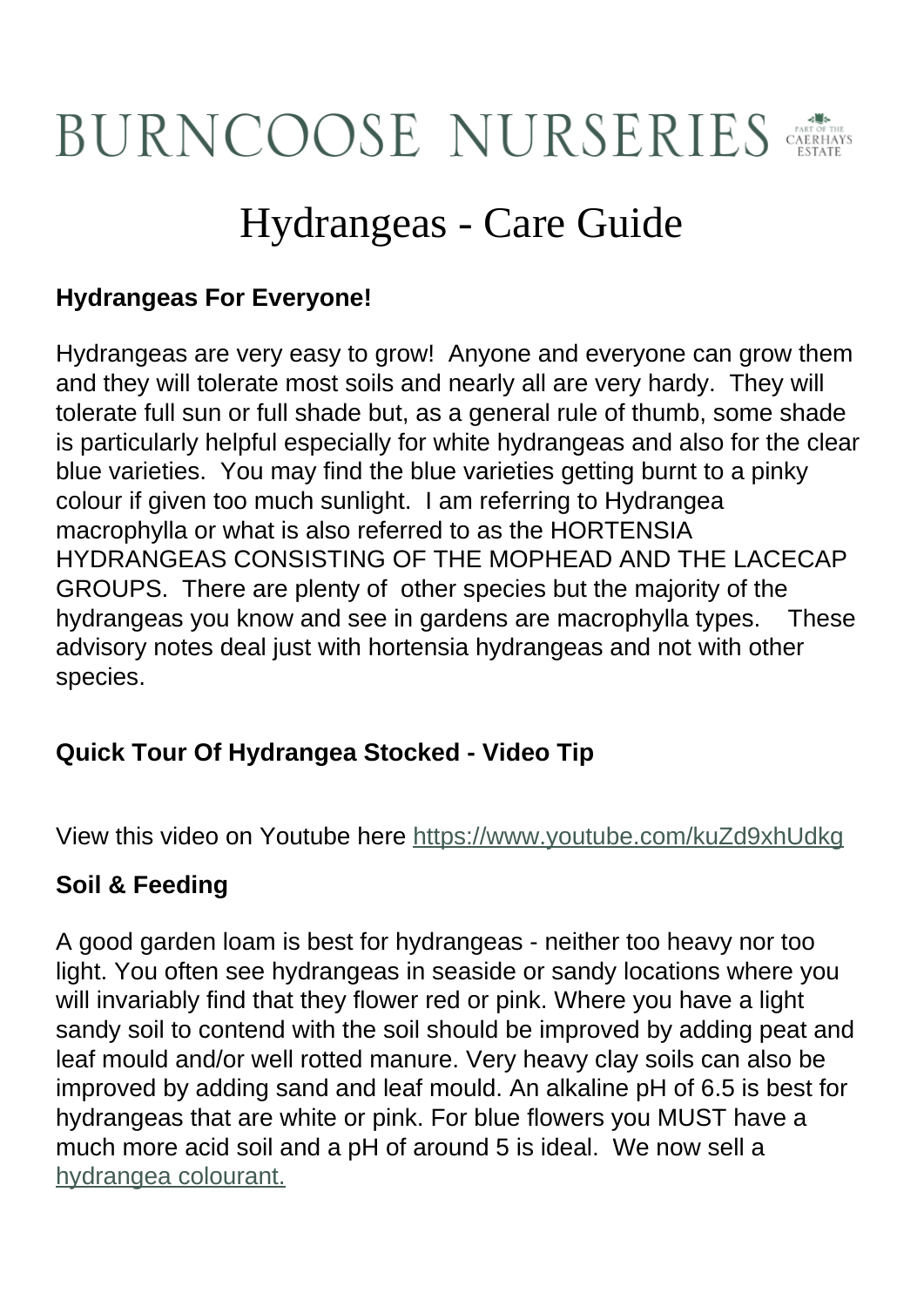

[Y](https://www.burncoose.co.uk/site/itemdetails.cfm?id=6212&br=890)ou might think that all peaty compost has an acidic content and that blue flowers will inevitably result from growing in peat. This is not necessarily the case. In the nursery we still have to treat all our blue varieties at least twice as the leaves emerge in April to ensure that their flowers turn out the correct colour. You can buy a bluing agent from most florists or you can use rusty nails or even tealeaves. So, although you can improve your soil with peat, you may still need to use a bluing agent to be certain of getting the best results especially with strong blue flowered forms.

One of the results of a hydrangea's ability to change colour is that identification of a particular variety can be difficult on acidic soil as the plant may change colour completely if planted somewhere else.

Fertiliser in spring is helpful but do not overdo this as you will encourage too much lush growth and too few flowers.

# **Pruning Hydrangeas**



Cutting back to first large pair of buds **Pruned hydrangea** 

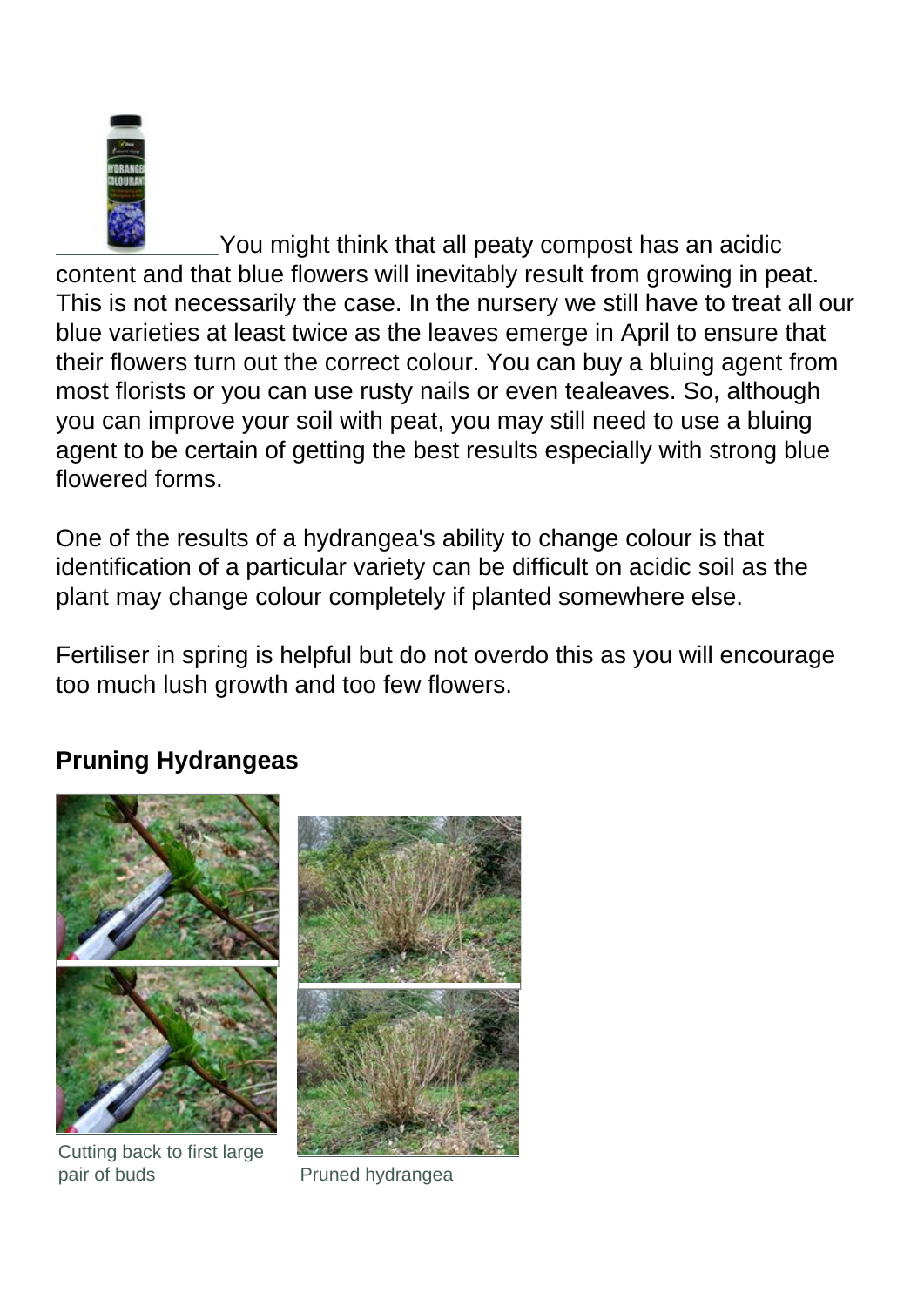Hydrangeas genuinely enjoy being cut back hard. If they get tall and straggly with increasingly small flowers cut them back to say 12-inches above ground level in autumn or very early spring. Do not however expect much in the way of flowers immediately. When the flowers come they may well be rather larger than the previous ones but it does take time for them to rejuvenate themselves. You will however end up with a much more vigorous plant which will be better shaped and with improved flowers.

People often get confused about when and how to prune hydrangeas. The answer is that you should always prune out the old dead flowers but the time to do this is in March when the sap is only just starting to rise. For best results cut back the stem only to the first pair of good buds. This may take you back a little way down the stem and may mean removing one or two buds closer to the old flower. Where you have too many stems which are too thick by all means prune some of them out completely. What you must avoid however is pruning too hard where you would effectively be removing the flower buds for the forthcoming season.

# **Pruning Hydrangeas - Video Tip**

View this video on Youtube here [https://www.youtube.com/Wp3cIkE21b0?](https://www.youtube.com/Wp3cIkE21b0?rel=0)  $rel=0$ 

#### **Hydrangeas, Keeping Them Blue - Video Tip**

View this video on Youtube here<https://www.youtube.com/PXcI45NBnyI>

#### **Propagation**

Back to Top Hydrangeas are very easy to propagate even for complete amateurs and cuttings can be taken at more or less any time of the year when the plant is in growth. Hydrangea cuttings take only a few weeks or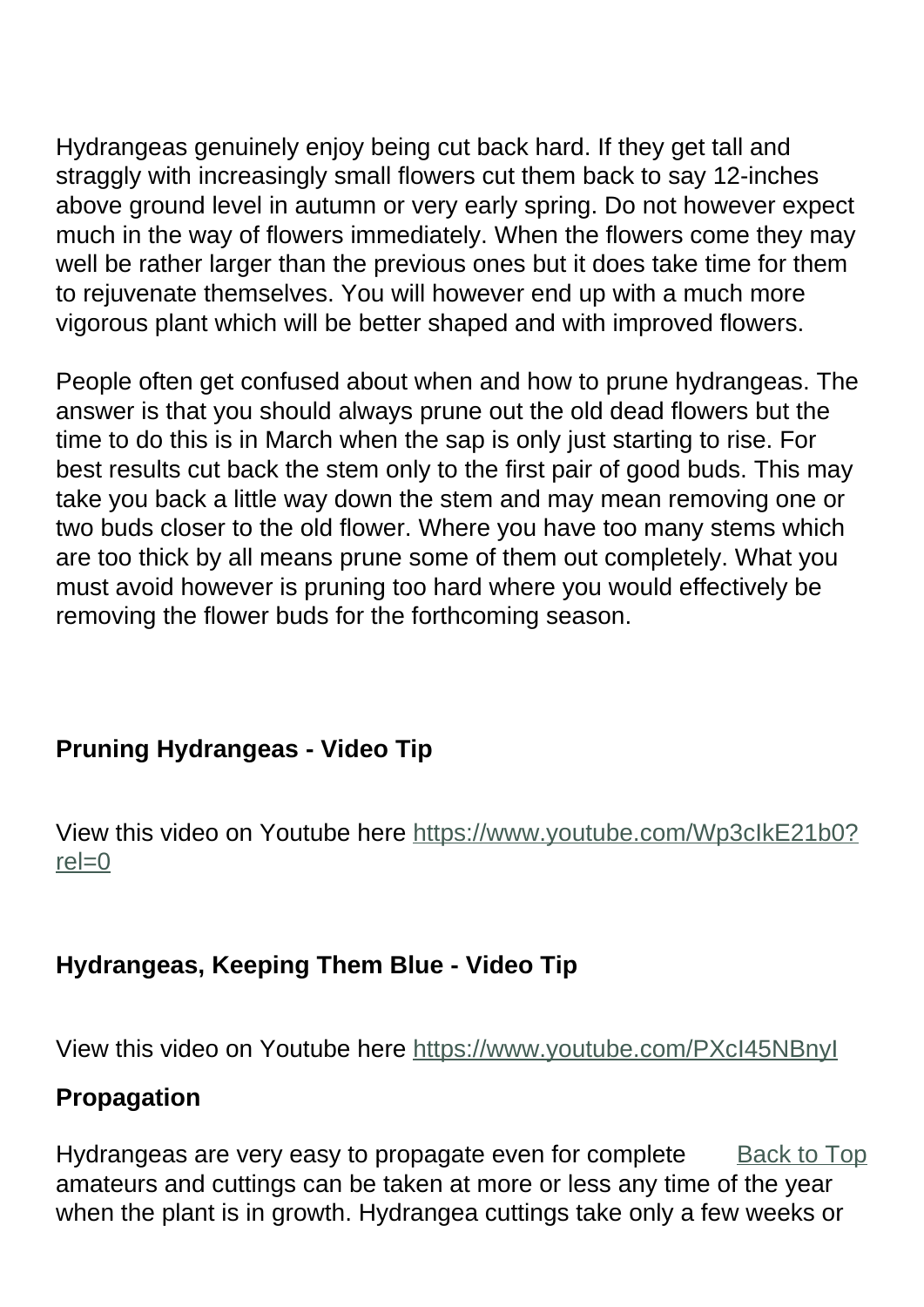so to root if taken in the summer months. Simply cut off a shoot down to the first node on the stem, remove all but a couple of leaves at the tip and ensure that the cut at the first node is made with a sharp knife so that it is clean and even. Then dip the cutting in hormone rooting power or liquid and insert it into a mixture of peat and sand with some bottom heat. Small plant propagator kits are ideal for this. The cuttings need to be kept well watered and in a humid state but do watch out for mould or botrytis forming on any older or dead leaves. Once the cutting has rooted pot it on into a 1 litre pot and over winter it when dormant in a cool greenhouse in its first year. With one more potting on in the following summer your plant will probably be fit to plant out by the autumn.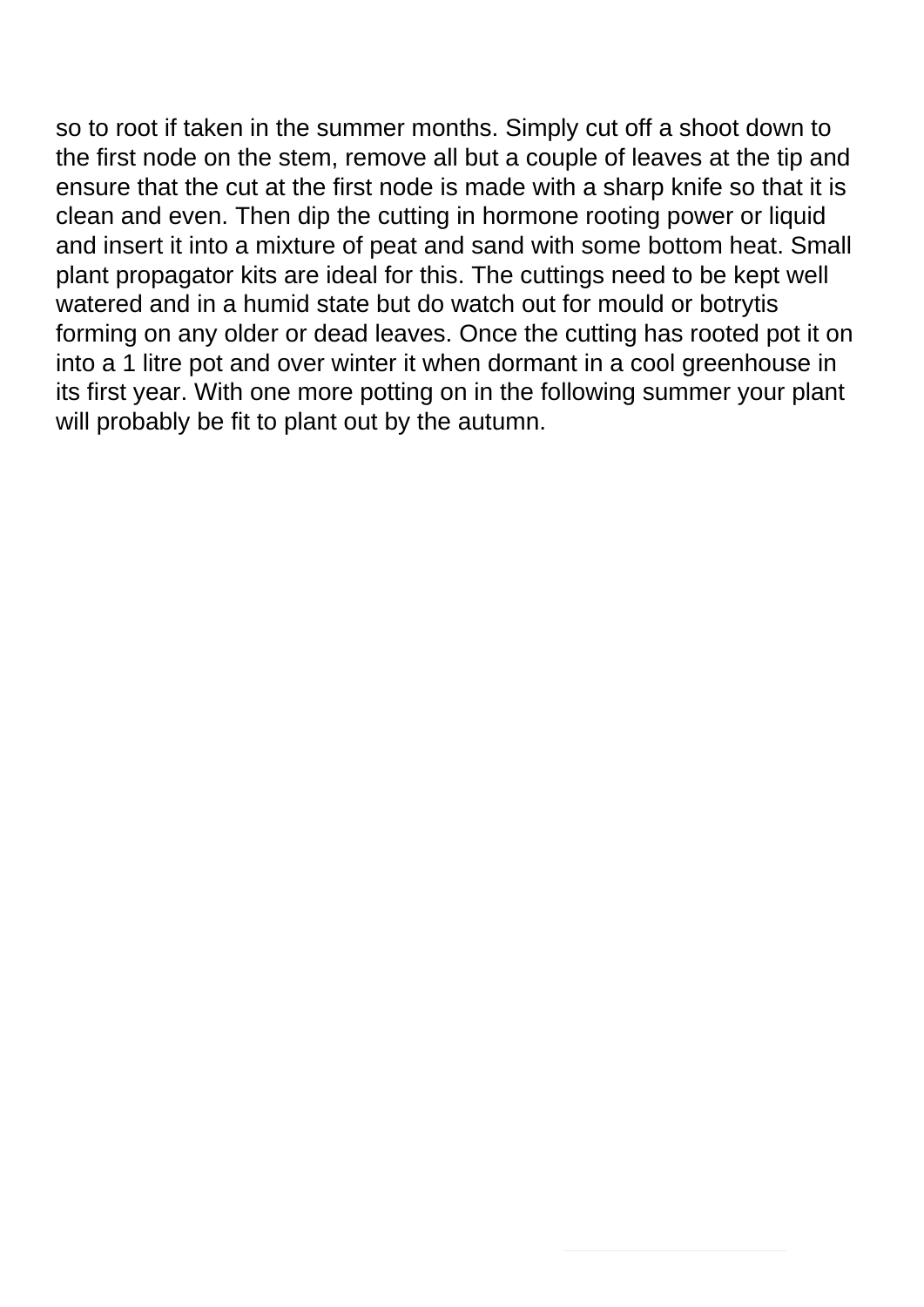

1. Taking a cutting from

2. Cut off the side leaves.

just before two outer leaves .



together and cut the top half of the leaves off with

scissors.

6. Cut the remaining stalk off below the leaves before the next joint.

4. After cutting off the top you should be left with one pair of leaves, with no stalk above.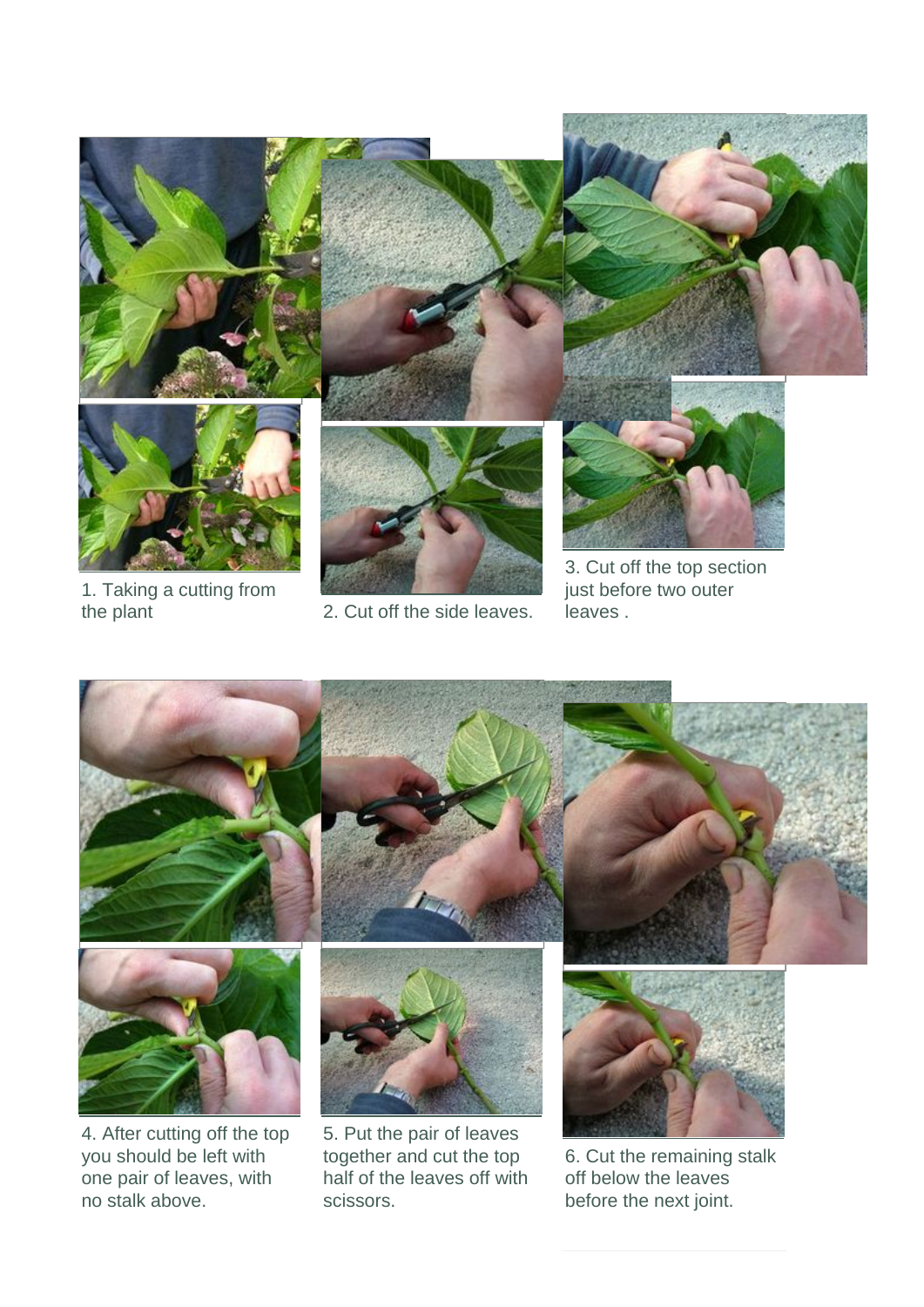

7. Dip the cutting into rooting powder.

8. Plant cutting firmly into compost in cell tray.

for potting onto larger pots or in the garden.

It is very easy to cut and dry hydrangea flowers. If done with care and if they are dried slowly in a normal environment rather than being dried quickly in somewhere very hot and dry they will retain at least some of their colour. One of the questions is when exactly to do the cutting as many of the dark reds and purples do change colour a great deal as autumn approaches. Some of the whites turn a delicate shade of green and it is this colour which it may well be preferable to retain.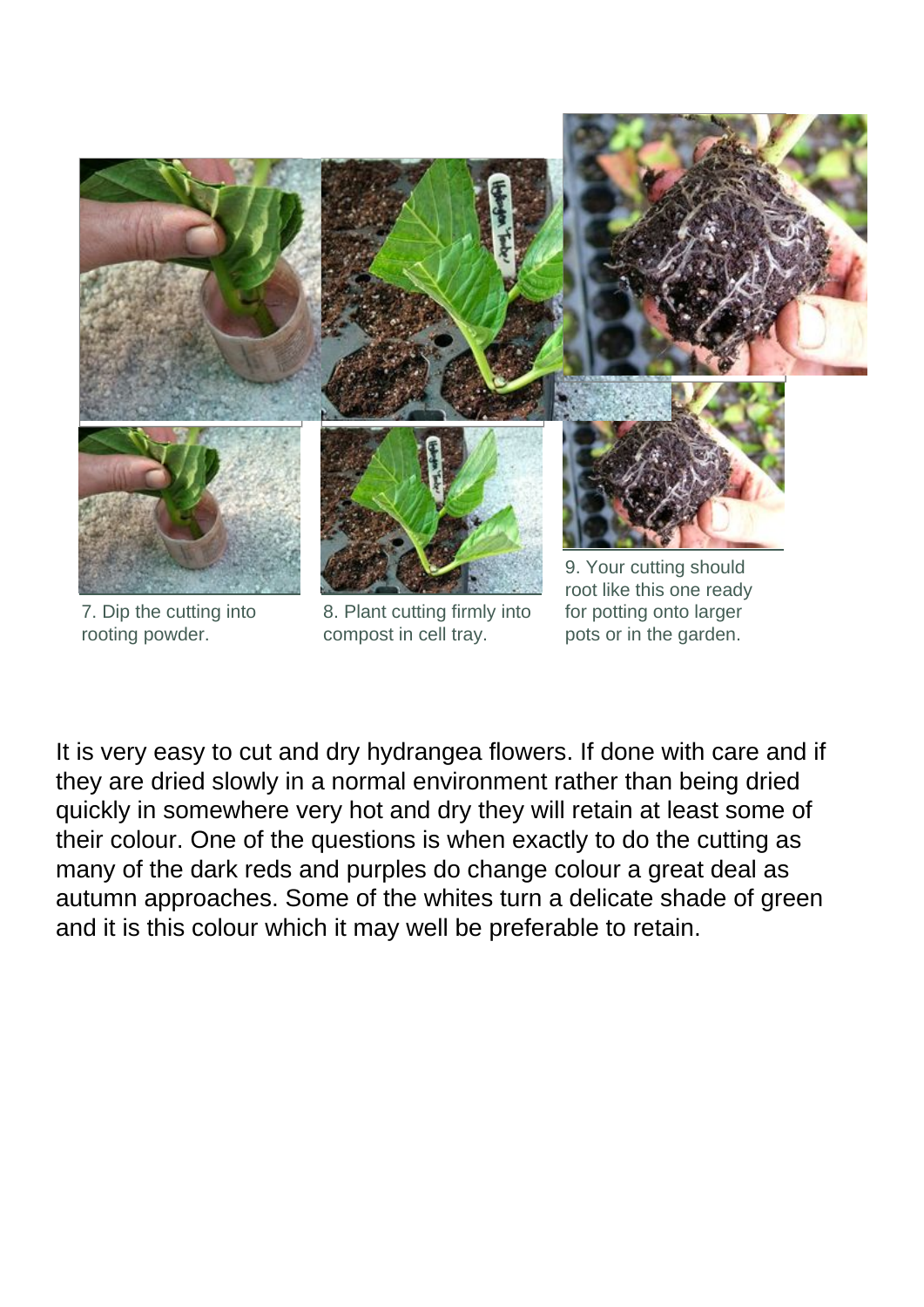



Drying Hydrangeas **Drying Hydrangeas** 



Drying Hydrangeas **Drying Hydrangeas** 





Drying Hydrangeas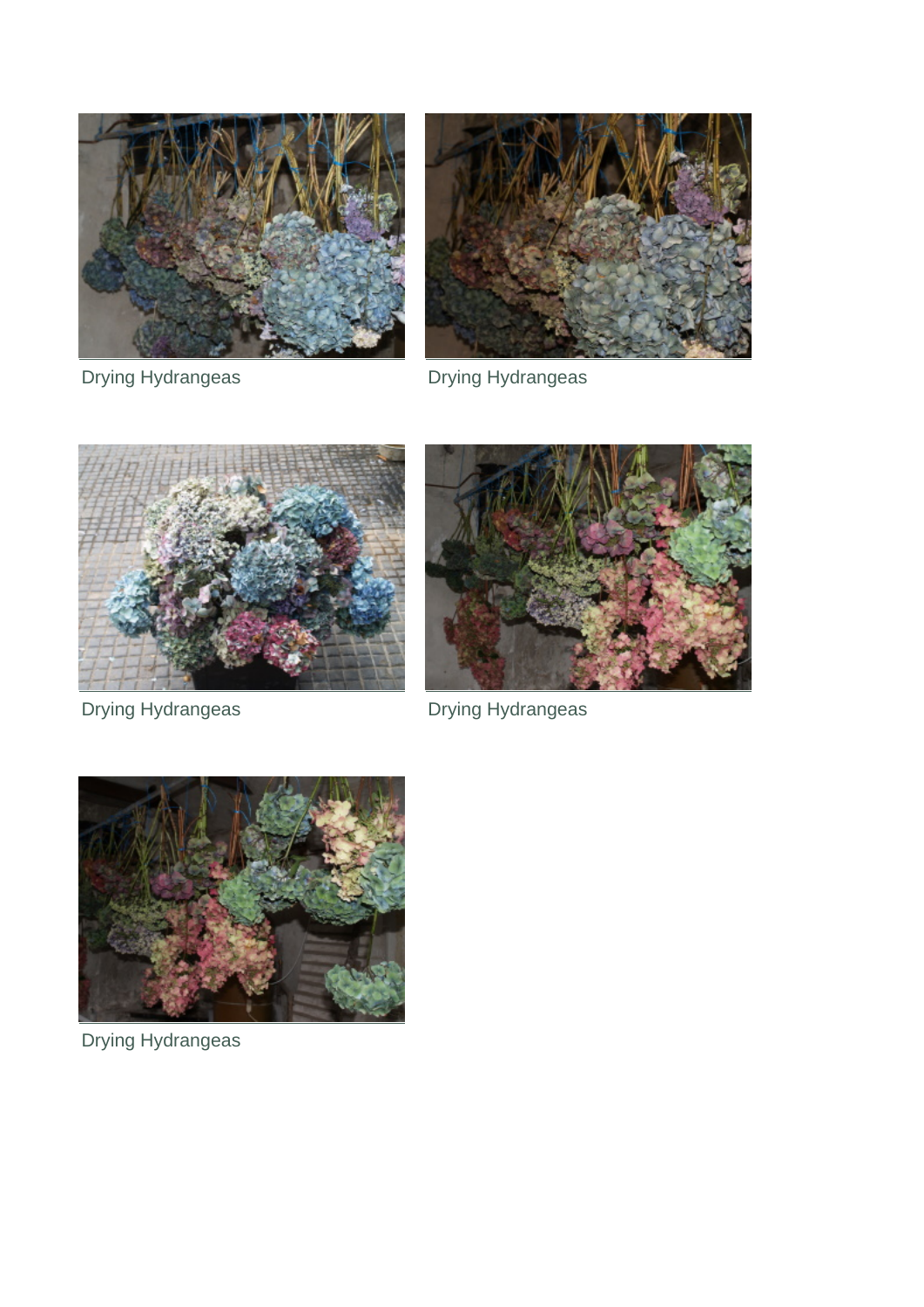As you would expect there are some varieties which are better for drying than others. The best varieties for drying are probably 'Altona', 'Europa', 'Hamburg', 'Preziosa', 'Grayswood' and 'Libelle'. You can of course also spray dried hydrangea flowers for Christmas and perhaps mix them in a seasonal flower arrangement with holly, skimmia berries or rose hips. They sit very well with bluish conifer as well.



# **Drying Hydrangea Flower Heads - Video Tip**

Best done in September

View this video on Youtube here<https://www.youtube.com/CtHLndi45WM>

# **Popular Mopheads & Lacecaps**

The most popular mophead varieties grown today are listed below.

- **[Altona](plants.cfm?pl_id=2244)**
- [Ayesha](plants.cfm?pl_id=2249)  odd shaped florets with a distinct fragrance
- 'Benelux'
- **[Enziandom](plants.cfm?pl_id=2252)**
- **[Europa](plants.cfm?pl_id=2253)**
- [Generale Vicomptesse de Vibraye](plants.cfm?pl_id=5228)
- **[Hamburg](plants.cfm?pl_id=5077)**
- [Joseph Banks](plants.cfm?pl_id=2261)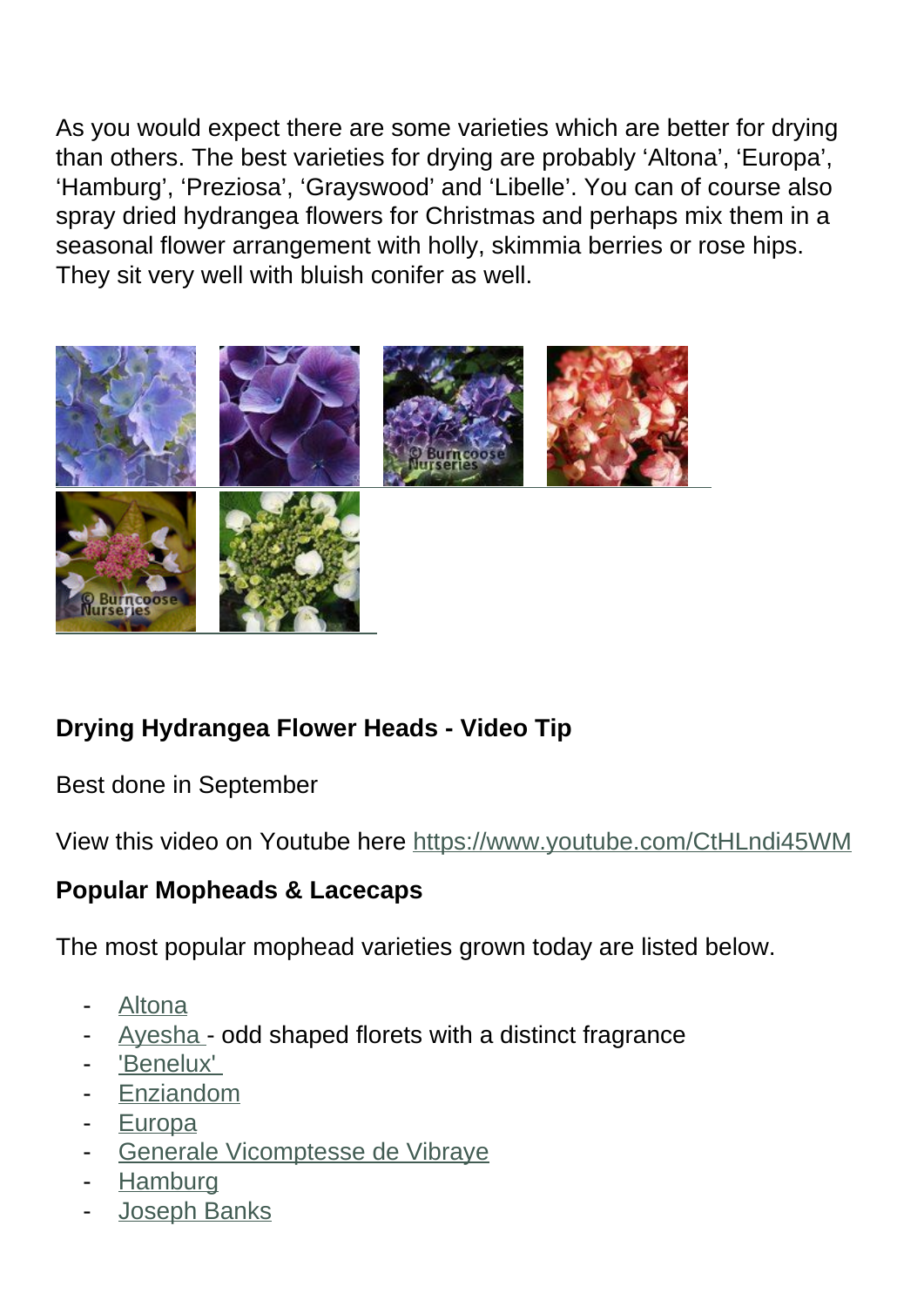- [King George](plants.cfm?pl_id=2262)
- **[Mirai](plants.cfm?pl_id=4785)**
- [Mme Mouillere](plants.cfm?pl_id=2267)
- [Nigra](plants.cfm?pl_id=2268)
- [Nikko Blue](plants.cfm?pl_id=2269)
- [Soeur Therese](plants.cfm?pl_id=5229)

Similarly these are the best or most popular lacecaps - in our opinion!

- [Blue Wave](plants.cfm?pl_id=2251)
- [Geoffrey Chadbund](plants.cfm?pl_id=2257)
- [Hobella](plants.cfm?pl_id=4786)
- **[Lanarth](plants.cfm?pl_id=2264)**
- [Libelle](plants.cfm?pl_id=2265)
- [Taube](plants.cfm?pl_id=2306)
- [Tricolor](plants.cfm?pl_id=2307)
- **[Veitchii](plants.cfm?pl_id=2308)**



Hydrangea aspera<br>subsp. 'Sargentiana'



Hydrangea grandiflora Hydrangea 'Burgundy'





Hydrangea 'Snow Flake'